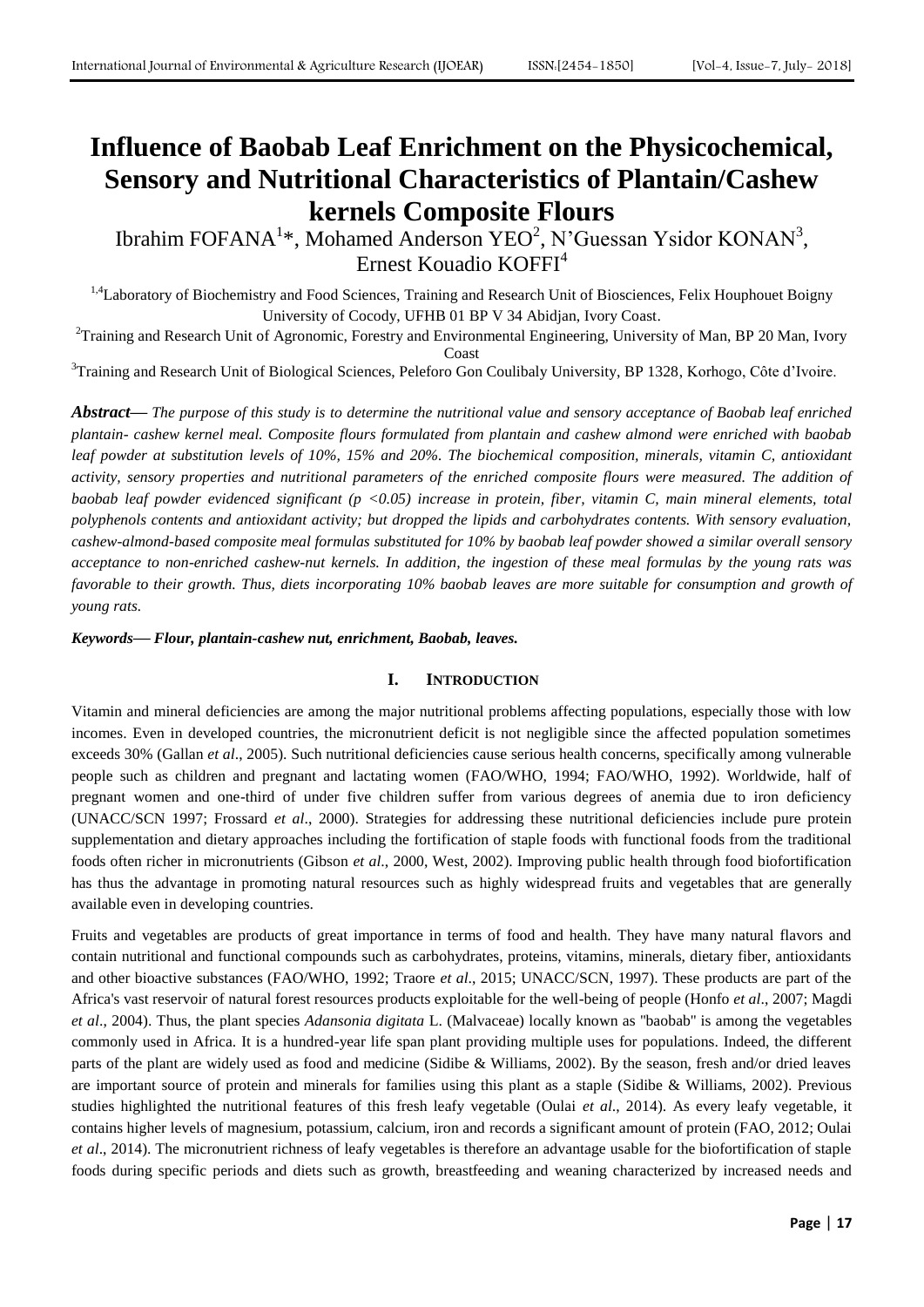requiring adaptation of food contributions. The development of composite food formulas enriched with leafy vegetables is an application to meet nutritional needs. In this sense, formulations based on starchy foods enriched in vegetables such as cowpea beans and moringa leaflets have been successfully investigated by Mahan *et al*. (2016a). However, there are scanty data regarding the baobab leaf vegetable in improving the nutritional value of local starchy products used during weaning. Earlier reports have highlighted the nutritional limits of plantain/cashew kernels composites flours (Fofana *et al*., 2017). The purpose of this study is to evaluate the effects of baobab leaf enrichment on the nutritive, sensory and nutritional value of composite flours produced on plantain and cashew kernel basis for use as weaning foods.

#### **II. MATERIAL AND METHODS**

## **2.1 Biological material**

The study was conducted on composite flours made from banana plantain (*Musa paradisiaca* sp) and cashew kernels (*Anacardium occidentale* L.). Fresh leaves of baobab (*Adansonia digitata* L.) were used for the enrichment of composite flours. Two infantile commercial flours, namely infantile flour of Bledine® (ETB) and infantile flour of Farinor® (ETF), were used as a reference.

#### **2.1.1 Production of plantain / cashew kernel composite flours**

The raw flours were obtained after treatment of ripening plantain at stage 4 and cashew nuts according to the methods of Fofana *et al*. (2017). Then, two composite flours were processed by substitution of part of the plantain flour by the cashew kernel flour. Indeed, a composite flour A was worked by incorporation of 15% unfermented cashew kernel flour, and a composite flour B was filled by incorporation of 10% fermented cashew kernel flour. Each formulation was thoroughly blended, and then divided into 250 g fractions in polyethylene plastics and kept at room temperature till analyses.

#### **2.1.2 Production of baobab leaf powder**

The leaves powder from *A. digitata* L. was produced according to the processing reported by Soro *et al*. (2014). The collected leaves were disinfected in a diluted sodium hypochlorite solution (1/1000) for 15 min and thoroughly rinsed with tap water. Thereafter, the leaves were sunny drained for 2 hours (30  $\pm$  5  $\degree$  C), immersed in a boiling water bath for 15 min, dripped, and sunny dried for 48 hours resulting in an unvarious weight. Afterwards, the dried leaves were ground using a grinder with a mesh size of 200 μm. The resulted powder was batched in 250 g, hermetically packaged into polyethylene plastic bags each, and then stored at room temperature till incorporation into the plantain/cashew kernels composite flours.

## **2.1.3 Formulation of enriched composite flours: plantain- cashew kernel -baobab**

Formulas enriched with plantain-almond cashew-baobab were obtained by incorporating various ratios of baobab powder into the plantain-almond cashew meals. Thus, samples of plantain  $+ 15\%$  unfermented cashew kernel and plantain  $+ 10\%$ fermented cashew kernel flour were substituted with 10%, 15% and 20% baobab leaf powder weight. So, three enriched flours were formulated from each plantain-cashew composite flour: A10BP, A15BP, and A20BP (from composite flour A), and B10BP, B15BP, and B20BP (from composite flour B). Each final formulation was thoroughly blended, divided into 250 g fractions in polyethylene plastic bags, and stored at room temperature until analysis.

## **2.2 Physico-chemical analyzes of flours**

The physicochemical investigation of the enriched composite formulations consisted in determination of their contents in moisture, macronutrients (proteins, lipids, carbohydrates, and fibre) and micronutrients (minerals, vitamin C, total phenols and antioxidant activity). Thus, the moisture content was determined by drying 5 g of each sample in an oven (Memmert 854 Schwabach, Germany) at 105 ° C for 24 h (AOAC, 1995).

The crude protein content was determined according to the Kjeldahl method using a Kjeltec 8400 (FOSS, Sweden) unit of the analyzer and the resulting nitrogen (% N) allowed the deduction of the percentage of crude protein (% P) using the relation: % P =% N x 6.25 (AOAC, 1995).

The lipid content was determined by extraction using hexane as extraction solvent and a Soxhlet device (Unid Tecator, System HT2 1045, Sweden) (AOAC, 1995). For the crude fibres, 1 g of flour sample was first digested with 1.25 N sulfuric acid and 1.25 N sodium hydroxide. The insoluble residue obtained was washed with hot water and dried in an oven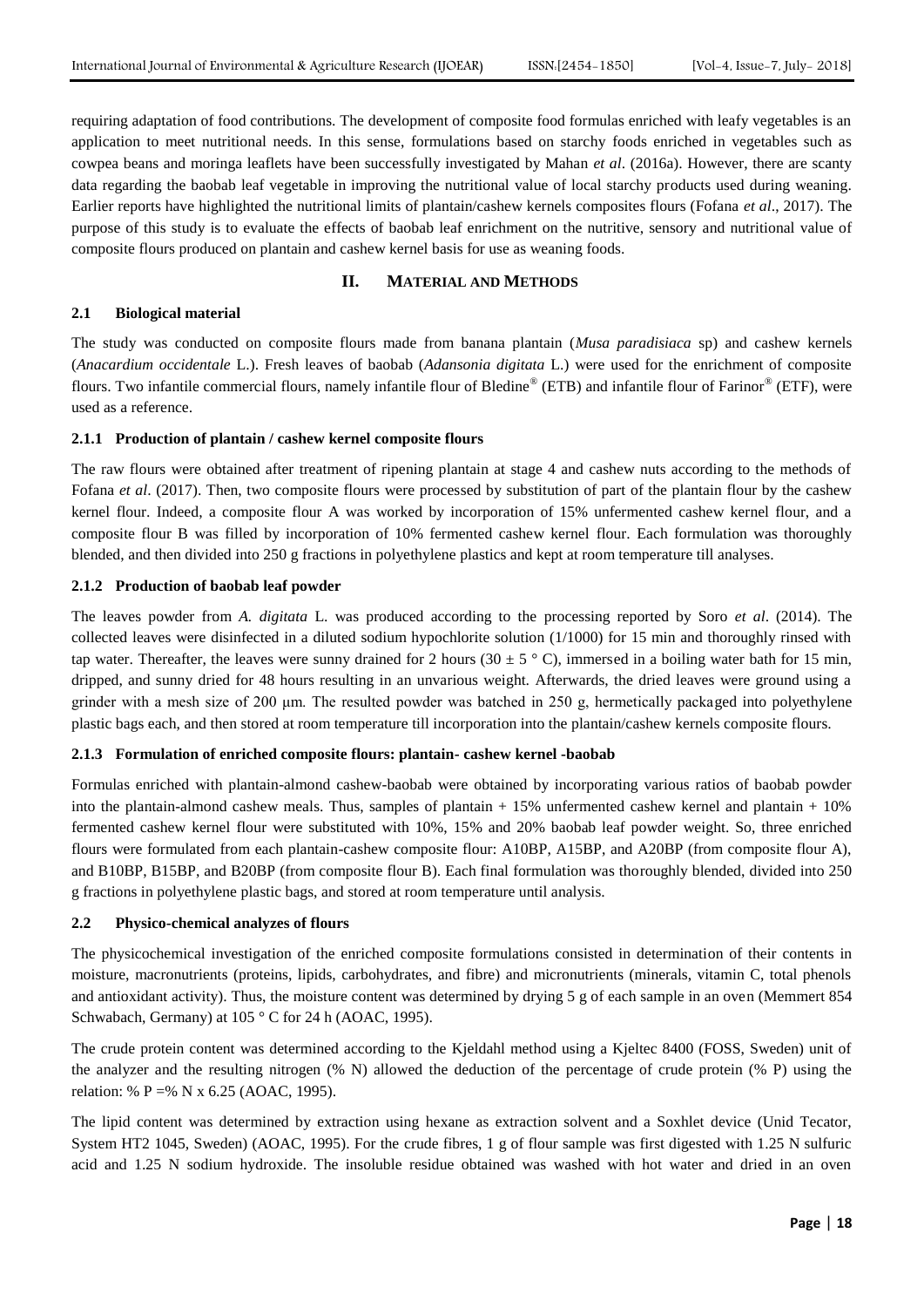(Memmert 854 Schwabach, Germany) at 105 ° C for 24 h. The dried residue was then incinerated into a muffle furnace (Nabertherm GmbH Babnhofstrasse 20, 28865 Lilienthal / Bremen, Germany) at 600 ° C for 6 h and weighed for the determination of the crude fiber content. The total carbohydrate content and energy value were estimated from the following formulas provided by AOAC (1995):

Total Carbohydrate Content (%) = 100 - (% moisture +% protein +% fat +% ash)

Total Energy Value (kcal/100 g) = (% of protein  $* 4$ ) + (% of carbohydrates  $* 4$ ) + (% of fat  $* 9$ )

The flours ash was estimated by incineration of 5 g of each sample in a muffle furnace (Nabertherm GmbH Babnhofstrasse 20, 28865 Lilienthal / Bremen, Germany) at 600 ° C for 6 h (AOAC, 1995), and the resulting ash allowed the minerals evaluation using Pelkin Elmer type of atomic absorption spectrometry (PE 3110, Norwalk USA) according to the AOAC method (1995).

Vitamin C was quantified from the samples by extraction using metaphosphoric and acetic acids and 2,6-dichlorophenol indophenol solutions against a standard vitamin C solution (Poncracz *et al*., 1971). The total polyphenols were extracted according to the AOAC method (Christensen, 1974) using Folin Ciocalteus reagent. The full antioxidant activity of the studied flours was assessed on the anti-radical activity basis, according to the method reported by Choi (2002) and deriving from the bleaching of a DPPH reagent by antioxidant components previously extracted using methanol.

## **2.3 Sensory analyzes of dishes derived from enriched composite flours**

## **2.3.1 Preparation of the porridges**

From each sample, 50 g of flour was added with 275 ml of tap water and then prepared accordingly to indications from both selected reference flours. The porridges were gently cooked for 10 min and table sugar was thereafter added at a rate of 6%. They were then cooled at room temperature before being dished up for analysis about the sensory acceptance and description against both infant flours taken as controls.

#### **2.3.2 Porridges analysis for sensory acceptance**

The full acceptance of the porridges prepared from the enriched composite flours was estimated by a group of 60 tasters selected for their availability and regardless of gender and age (18 to 35 years). Twenty (20) ml of porridge samples, identified by individual 3-digit codes, were simultaneously presented to each panelist in a random order. The pleasure perceived by the panelist after tasting each sample was expressed with a quantitative mention on a 9-points hedonic rating scale, ranged from 1 (when the sample is extremely unpleasant) to 9 for the extreme pleasance (Meilgaard *et al*., 1999).

## **2.3.3 Quantitative sensory description of the porridges**

Descriptive sensory analysis of porridges consisted in quantifying appropriate descriptors, such as odor, flavor, consistency, color, and texture. The tests were achieved according to a category scale. The enriched composite meal flours and the commercial infant flours were presented to a jury of 15 people duly trained to sensory analysis methodology (AFNOR, 1984). The porridge samples were then 3-digits coded and presented simultaneously in a random order to quantify their sensory parameters (Meilgaard *et al*., 1999).

#### **2.4 Animal experimentation**

## **2.4.1 Animals and housing**

Wistar rats with mean weight of 60 g and at the growth stage were housed in individual metabolism cages. These cages were built with racks and bottles for providing feed and water to animals.

#### **2.4.2 Distribution of animals**

Three batches of 7 rats were submitted to a particular diet each resulting from the formulations successfully enjoyed by tasters after the sensory acceptance analysis. Animal experimentation was achieved according to the method reported by previous authors (Adrian *et al*., 1991; Meité *et al*., 2008).

The investigation ran over sixteen days including an adaptation period of two days where animals were fed pellets (standard food) and a 14-day growth period.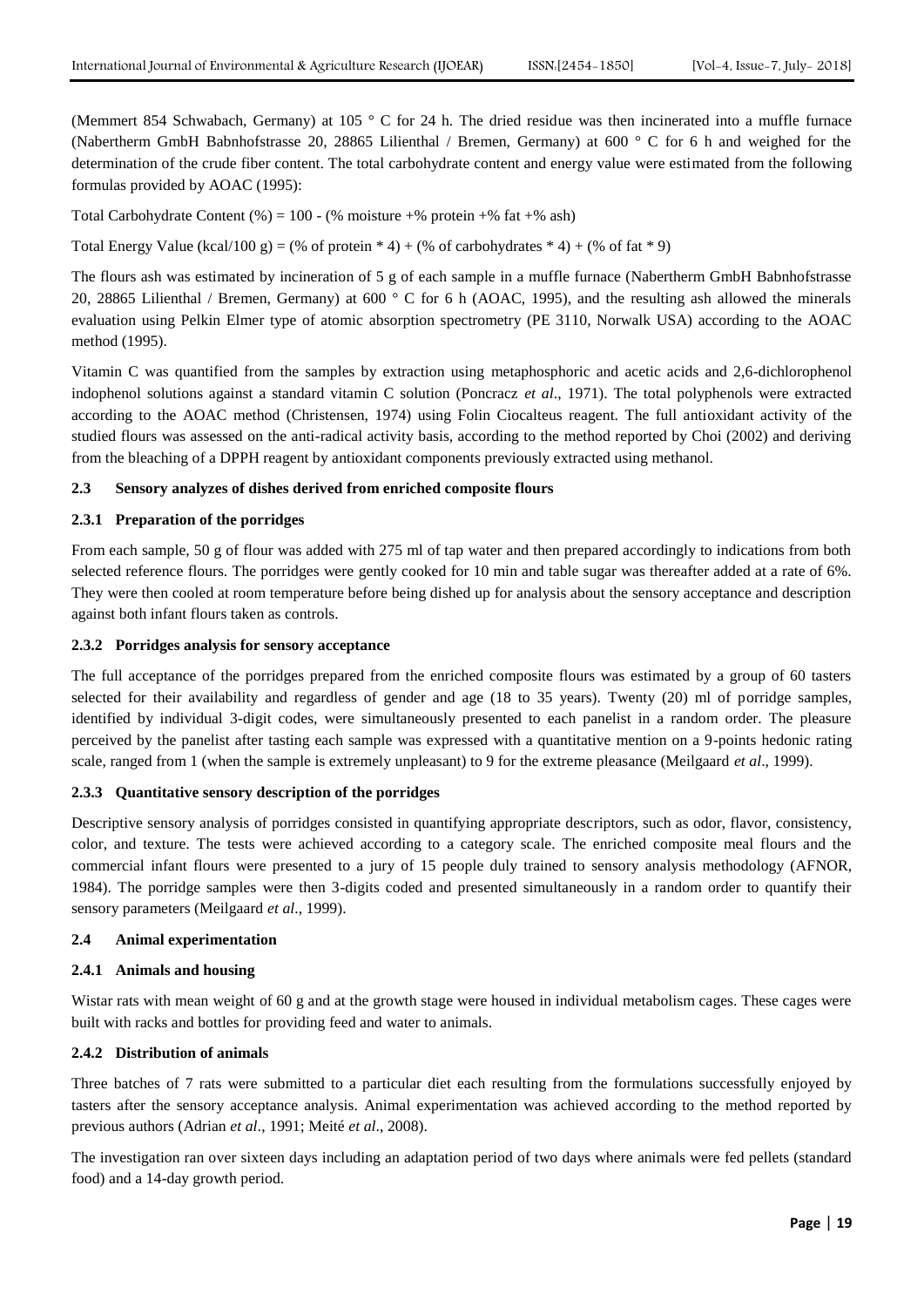#### **2.4.3 Implementation of the experimentation**

The experimental animal room temperature was 26 °C, with moisture between 70% and 80%. The food formulas retained at the end of the sensory analysis were distributed *ad libitum* to animals one a day between 8 AM and 10 AM in the form of mash. Drinking water was also provided at will and renewed every day. The animals were weighed at the beginning of the experiment and then at two-day intervals; the last weighing took place at the end of the experiment.

#### **2.4.4 Expression of the nutritional parameters of the studied flours**

The chemical analyzes performed regarding the nutritional parameters are consistent with those defined by AOAC (1975), namely the total ingested dry matter (TIDM) which is the total quantity of feed dry matter ingested during the experimentation period, the animals weight gain (WG), the food efficiency coefficient (FEC), the total ingested protein (TIP), and the protein efficiency coefficient (PEC). These parameters are worked with the following mathematical expressions:

TIDM  $(g)$  = Total feed dry matter provided – remaining dry matter after the experimentation period

 $WG(g) = Animal Final Weight after experimentation – animal initial weight before experimentation$ 

## $FEC = WG / IDM$

TIP  $(g)$  = IDM  $*$  % Crude Protein

Protein Efficiency Ratio (PER) = GP / TIP

#### **2.5 Statistical analysis**

The data recovered were treated using the Statistical Program for Social Sciences software (SPSS 7.1, SPSS for Windows, USA). The statistical analysis consisted in evaluating the variability of the parameters through a one-way analysis of variance (ANOVA-1) at 5% statistical significance. The enrichment rate was the ANOVA criterion. The averages were classified using the Duncan post-ANOVA test.

## **III. RESULTS**

Table 1 shows the physicochemical composition of the various flours. The moisture content of the flours oscillates between 5.66  $\pm$  0.11% for the plantain flour enriched with 15% unfermented cashew kernel flour (composite flour A) and 4.63  $\pm$ 0.60% for the Baobab leaf raw powder. The protein, ash and fibre contents of baobab powder are measured at respective means of 16.90, 9.24, and 29.83 g/100 g. The results attest that incorporation of Baobab raw powder into the composite flours A and B resulted in a successful significant (P<0.05) increase in the final protein, ash, and fiber contents. The protein contents of the formulated flours range from 10.11  $g/100 g$  (A10PB) to 12.54  $g/100 g$  (B20PB), while the ash contents vary from 3.15 g/100 g (B10PB) to 5.26 g/100 g (A20PB). These amounts are over that of the ETB control sample (3.33 g/100 g). The fiber contents of composite flour A increase significantly from 1.40 g/100 g to 5.66 g/100 g with 20% incorporation of baobab leaf powder (A20PB). For the composite flour B, the 20% incorporation of Baobab powder increases the fiber content from 0.84  $g/100 g$  to 4.16  $g/100 g$ .

The baobab leaf powder mean content in total fat and carbohydrates are 2.48  $g/100$  g and 66.75  $g/100$  g, respectively. Unlike proteins, ashes and fibers, the substitution of proportions of composite flours with baobab powder leads to a significant decrease (P<0.05) in fat and carbohydrates levels, respectively from 4.92 g/100 g and 79.62 g/100 g to 3.87 g/100 g and 72.70 g/100 g for the composite flour A and from 3.69 g/100 g and 79.85 g/100 g to 2.99 g/100 g and 75.57 g/100 g for the composite flour B. In addition, Table 1 shows that the overall formulated flours are lower in fat  $(2.99 \text{ to } 4.15 \text{ g}/100 \text{ g})$  than the control infant flour (6.01 g/100 g). Regarding carbohydrates, the experimental infant flours (72.70 g/100 g and 78.59  $g/100g$ ) are as provided as the control infant flour (72.81  $g/100 g$ ). The results also show that baobab powder has a low energy value  $(281.42 \text{ kcal}/100 \text{ g})$  compared to the flours produced. Thus, enrichment with baobab leads to a significant decrease in the energy value of the flours according to the rate of incorporation. The mean energy values of the formulated flours range from 375.35 to 385.85 kcal/100 g, which are statistically lower (P<0.05) than that of the ETB control sample (400.09 kcal/100 g).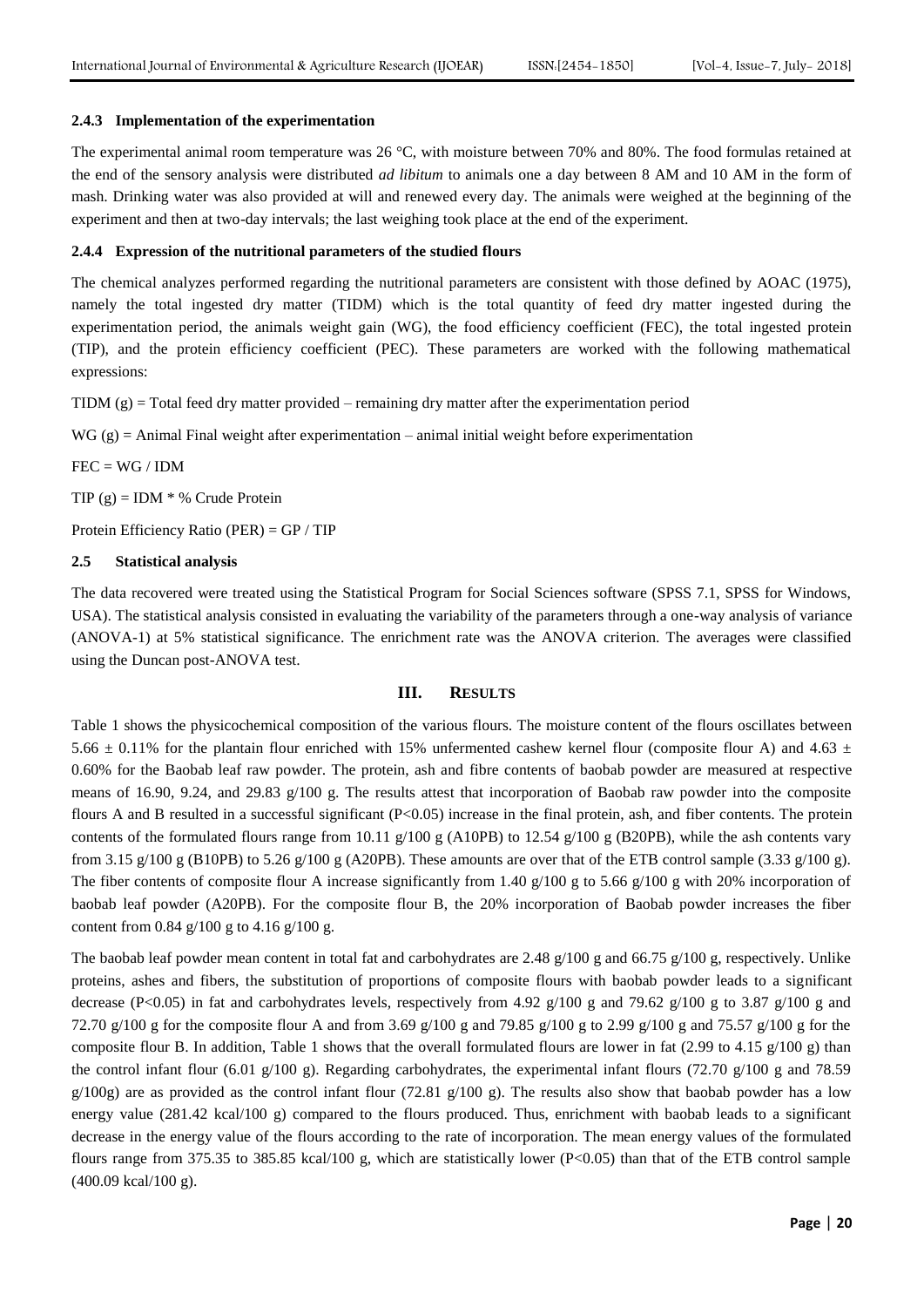| <b>Flours</b>     | <b>Moisture</b><br>(%)       | <b>Protein</b><br>(mg/100g)   | Fat<br>(mg/100g)             | Carbohydrate<br>(mg/100g)      | <b>Fiber</b><br>(mg/100g)     | Ash<br>(mg/100g)             | <b>Energy</b><br>(kcal/100g)    |
|-------------------|------------------------------|-------------------------------|------------------------------|--------------------------------|-------------------------------|------------------------------|---------------------------------|
| <b>PB</b>         | $4.63 \pm 0.60^{\text{t}}$   | $16.90 \pm 0.32$ <sup>a</sup> | $2.48 \pm 0.65$ <sup>1</sup> | $66.75 \pm 0.50$ <sup>h</sup>  | $29.83 \pm 0.28$ <sup>a</sup> | $9.24 \pm 0.57$ <sup>a</sup> | $281.42 \pm 1.06^8$             |
| $\mathbf{A}$      | $5.26 \pm 0.05^a$            | $8.03 \pm 0.3^{\rm h}$        | $4.92 \pm 0.02^b$            | $79.62 \pm 0.04^a$             | $1.40 \pm 0.03$ <sup>g</sup>  | $2.15 \pm 0.01^e$            | $394.92 \pm 0.40^b$             |
| B                 | $5.66 \pm 0.11$ <sup>f</sup> | $8.75 \pm 0.22$ <sup>g</sup>  | $3.69 \pm 0.29$ <sup>t</sup> | $79.85 \pm 0.12^a$             | $0.84 \pm 0.64^{\rm h}$       | $2.04 \pm 0.23^e$            | $387.63 \pm 0.51$ <sup>c</sup>  |
| A10PB             | $4.83 \pm 0.79$ <sup>c</sup> | $10.11 \pm 0.20^t$            | $4.15 \pm 0.51$ <sup>c</sup> | $76.49 \pm 0.95$ <sup>c</sup>  | $3.41 \pm 0.38^e$             | $3.27 \pm 0.57$ <sup>d</sup> | $385.85 \pm 0.80$ <sup>cd</sup> |
| A15PB             | $4.40 \pm 0.51$ <sup>d</sup> | $11.04 \pm 0.10^e$            | $3.95 \pm 0.34$ <sup>d</sup> | $74.90 \pm 0.45$ <sup>f</sup>  | $4.83 \pm 0.28$ <sup>c</sup>  | $4.37 \pm 0.32$ <sup>c</sup> | $380.23 \pm 2.28$ <sup>e</sup>  |
| A20PB             | $4.21 \pm 0.17$ <sup>e</sup> | $12.42 \pm 0.25$ <sup>c</sup> | $3.87 \pm 0.46^e$            | $72.70 \pm 0.76$ <sup>g</sup>  | $5.66 \pm 0.28^b$             | $5.26 \pm 0.69^b$            | $379.45 \pm 2.33^e$             |
| B <sub>10PB</sub> | $4.90 \pm 0.42^b$            | $11.16 \pm 0.98$ <sup>e</sup> | $3.42 \pm 0.25$ <sup>g</sup> | $77.59 \pm 0.15^{\rm b}$       | $2.50 \pm 0.57$ <sup>f</sup>  | $3.15 \pm 0.00^d$            | 383.79 $\pm$ 2.68 <sup>d</sup>  |
| <b>B15PB</b>      | $4.77 \pm 0.37$ <sup>c</sup> | $11.90 \pm 0.98$ <sup>d</sup> | $3.03 \pm 0.35^h$            | $76.32 \pm 0.66$ <sup>d</sup>  | $3.33 \pm 0.36^e$             | $4.26 \pm 0.57$ <sup>c</sup> | $379.31 \pm 2.61$ <sup>e</sup>  |
| <b>B20PB</b>      | $4.33 \pm 0.23$ <sup>d</sup> | $12.54 \pm 0.17^c$            | $2.99 \pm 0.28$ <sup>h</sup> | $75.57 \pm 0.50$ <sup>ef</sup> | $4.16 \pm 0.57$ <sup>d</sup>  | $4.86 \pm 0.76$ <sup>c</sup> | $375.35 \pm 2.43$ <sup>f</sup>  |
| <b>ETB</b>        | $4.16 \pm 0.23$ <sup>e</sup> | $13.69 \pm 0.33^b$            | $6.01 \pm 0.02^{\text{a}}$   | $72.81 \pm 0.28$ <sup>g</sup>  | $2.29 \pm 0.05^{\text{t}}$    | $3.33 \pm 0.57$ <sup>d</sup> | $400.09 \pm 1.44$ <sup>a</sup>  |

**TABLE 1 CHEMICAL PROPERTIES OF COMPOSITE FLOURS PROCESSED FROM PLANTAIN, CASHEW KERNELS AND FORTIFIED WITH BAOBAB LEAVES POWDER**

*Values are casted with average ± standard deviation per parameter. In columns, values with different letters are statistically different at statistical probability value of 5%. PB: Baobab raw leaf powder; A: Plantain flour with 15% unfermented cashew kernel flour; B: Plantain flour with 10% fermented cashew kernel flour; A10PB, A15PB, A20PB: Flour A enriched with respective 10%, 15%, and 20% Baobab leaf powder; B10PB, B15PB, B20PB: Flour B enriched with respective 10%, 15%, and 20% Baobab leaf powder; ETB: Control Infant flour from Bledine.*

Table 2 displays the mineral content of the flours investigated. These minerals consist of Na, K, Ca, Mg, Fe and Zn. The incorporation of baobab leaf powder results in significant contribution  $(P<0.05)$  for the mineral interest of the composite enriched flours. Thus, potassium is the major mineral, with contents ranging between 384.37 (B10PB) and 539.76 mg/100 g (A20PB). However, the ETB control flour provides higher potassium content (626.17 mg/100 g) compared to the formulated composite flours. Calcium contents range from 149.21 mg/100 g (B10PB) to 281.59 mg/100 g (A20PB) and iron levels range from 6.62 mg/100 g (A10PB) to 9.80 mg/100 (A20PB), whereas they are respectively lower than 30 mg/100 g and 3 mg/100 in non-enriched composite flours. Also, with at least 15% incorporation of baobab powder, the formulated composite flours have iron contents (8.02 to 9.80 mg/100 g) comparable to the ETB control (8.92 mg/100 g). However, the ETB control flour has higher calcium content (695.33 mg/100 g) than the baobab fortified composite formulations. The magnesium and zinc contents of the composite flours are respectively between 93.49 mg/100 g (B10PB) and 113.35 mg/100 g (A20PB) and between 1.88 mg/100 g (B10PB) and 3.01 mg/100 g (A20PB). The tests show a greater presence of magnesium in the formulated flours, compared to the ETB control flour (81.91 mg/100 g). Also, the fortified flours have zinc levels (1.88 to 3.01 mg/100 g) close to that of the ETB control flour (2.39 mg/100 g). With the sodium content, the averages range from 8.21 mg/100 g (B10PB) to 13.45 mg/100 g (A20PB), which are statistically lower (P<0.05) compared to ETB control flour  $(115.49 \text{ mg}/100 \text{ g}).$ 

In addition, enrichment with baobab leaves powder resulted in an increase in the vitamin C content of the composite flours formulated according to the incorporation rate (Table 3). Indeed, the vitamin C contents of the flours vary from 4.03 mg/100 g (A10PB) to 7.13 mg/100 g (B20PB) whereas without baobab powder they are worth hardly 2.5 mg/100 g. However, fortified flours have significantly ( $p<0.05$ ) lower vitamin C than the control infant flour (45.13 mg/100 g). With the polyphenols compounds, Table 3 also indicates a significant (p<0.05) increase with the addition of baobab powder in the composite flours. The total polyphenols contents are between 630.45 mg GAE/100 g DM (B10PB) and 809.84 mg GAE/100 g DM (A20PB). The overall flours formulations have more significant polyphenols compounds compared to the control flour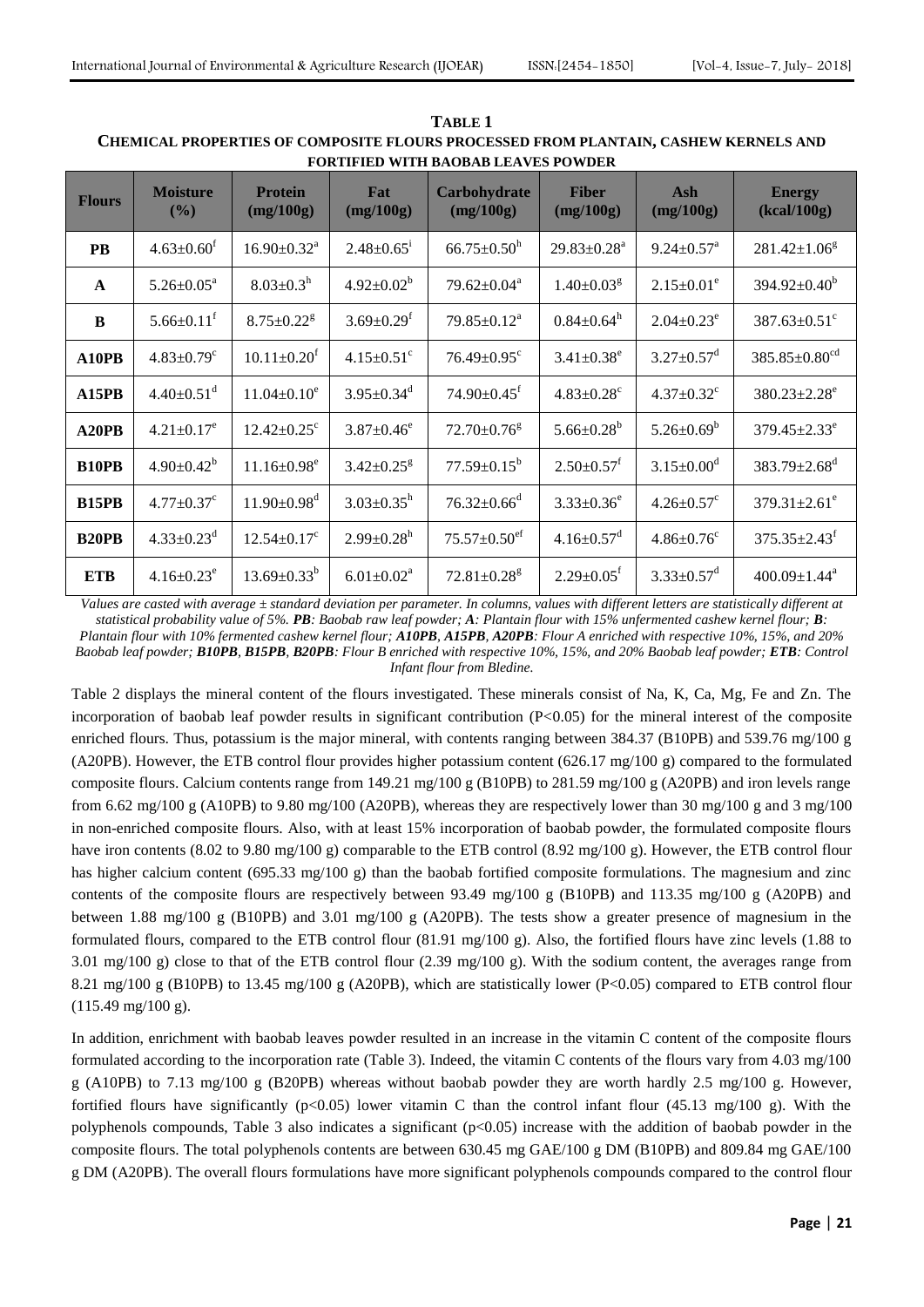sample. The antioxidant activity of composite flours (43.22% for A and 42.38% for B) is strengthened by the baobab powder. The fortified flours thus provide an antioxidant activity between 66.42% (B10PB) and 79.55% (A20PB), higher compared to the control flour (50.81%).

# **TABLE 2 MINERAL CONTENTS (mg/100 g) OF COMPOSITE FLOURS PROCESSED FROM PLANTAIN AND CASHEW KERNELS (FERMENTED AND UNFERMENTED), AND FORTIFIED WITH BAOBAB LEAVES POWDER**

| <b>Flours</b> | $\mathbf K$                    | Ca                             | <b>Mg</b>                        | <b>Na</b>                       | <b>Fe</b>                     | Zn                            |
|---------------|--------------------------------|--------------------------------|----------------------------------|---------------------------------|-------------------------------|-------------------------------|
| <b>PB</b>     | $1672.54 \pm 1.10^a$           | $1375.25 \pm 1.51^{\circ}$     | $213.93 \pm 1.10^a$              | $35.41 \pm 0.45^b$              | $38.05 \pm 0.53$ <sup>a</sup> | $10.22 \pm 0.74$ <sup>a</sup> |
| $\mathbf A$   | $273.54 \pm 1.65$ <sup>i</sup> | $25.24 \pm 0.60^{\text{f}}$    | $85.31 \pm 0.51$ <sup>def</sup>  | $6.95 \pm 0.57$ <sup>ef</sup>   | $2.78 \pm 0.02$ <sup>f</sup>  | $0.69 \pm 0.07$ <sup>d</sup>  |
| B             | $248.68 \pm 0.90$ <sup>1</sup> | $21.48 \pm 0.55$ <sup>F</sup>  | $78.27 \pm 0.63$ <sup>f</sup>    | $5.89 \pm 0.05$ <sup>f</sup>    | $2.60 \pm 0.01$ <sup>f</sup>  | $0.55 \pm 0.06$ <sup>d</sup>  |
| A10PB         | $406.49 \pm 1.51$ <sup>g</sup> | $151.92 \pm 1.08^e$            | 99.59 $\pm$ 0.53 <sup>cd</sup>   | $11.86 \pm 0.57$ <sup>cd</sup>  | $6.62 \pm 0.63^e$             | $2.08 \pm 0.63$ <sup>bc</sup> |
| A15PB         | $469.46 \pm 0.46^e$            | $212.23 \pm 1.21$ <sup>d</sup> | $106.25 \pm 0.40$ <sup>bcd</sup> | $12.65 \pm 0.32$ <sup>cd</sup>  | $8.54 \pm 0.06$ <sup>cd</sup> | $2.50 \pm 0.17$ <sup>bc</sup> |
| A20PB         | $539.76 \pm 1.03$ <sup>c</sup> | $281.59 \pm 1.73$ <sup>c</sup> | $113.35 \pm 0.78^b$              | $13.45 \pm 0.21$ <sup>c</sup>   | $9.80 \pm 0.08^b$             | $3.01 \pm 0.32^b$             |
| <b>B10PB</b>  | $384.37 \pm 1.06^h$            | $149.21 \pm 1.00^e$            | 93.49 $\pm$ 0.40 <sup>cde</sup>  | $8.21 \pm 0.48$ <sup>ef</sup>   | $6.43 \pm 0.57$ <sup>e</sup>  | $1.88 \pm 0.26$ <sup>c</sup>  |
| <b>B15PB</b>  | $449.26 \pm 1.49$ <sup>f</sup> | $210.44 \pm 1.51$ <sup>d</sup> | $100.93 \pm 0.79$ <sup>bc</sup>  | $9.20 \pm 0.35$ <sup>def</sup>  | $8.02 \pm 0.15$ <sup>d</sup>  | $2.38 \pm 0.95$ <sup>bc</sup> |
| <b>B20PB</b>  | $516.81 \pm 1.58$ <sup>d</sup> | $276.96 \pm 1.63$ <sup>c</sup> | $107.72 \pm 1.02$ <sup>bc</sup>  | $10.20 \pm 0.62$ <sup>cde</sup> | $9.64 \pm 0.05^b$             | $2.90 \pm 0.69^b$             |
| <b>ETB</b>    | $626.17 \pm 0.51^b$            | 695.33 $\pm$ 1.15 <sup>b</sup> | $81.91 \pm 0.62$ <sup>ef</sup>   | $115.49 \pm 0.64^{\text{a}}$    | $8.92 \pm 0.60^{\circ}$       | $2.39 \pm 0.01$ <sup>bc</sup> |

## **TABLE 3 CONTENTS IN POLYPHENOLS COMPOUNDS, VITAMIN C, AND ANTIOXIDANT ACTIVITY OF THE STUDIED COMPOSITE FLOURS**

| <b>Flours</b> | <b>Total polyphenols</b><br>$(mg \text{ GAE}/100g \text{ DM})$ | Vitamin $C$ (mg/100g)         | Antioxydant activity (%)      |  |  |
|---------------|----------------------------------------------------------------|-------------------------------|-------------------------------|--|--|
| <b>PB</b>     | $1003.07 \pm 0.59^a$                                           | $22.35 \pm 0.26^b$            | $85.33 \pm 0.05^a$            |  |  |
| $\mathbf{A}$  | 387.01 $\pm$ 0.60 $^{\circ}$                                   | $1.29 \pm 0.44^h$             | $43.22 \pm 0.51$ <sup>g</sup> |  |  |
| B             | $388.65 \pm 0.71^e$                                            | $2.58 \pm 0.44$ <sup>g</sup>  | $42.38 \pm 1.29$ <sup>g</sup> |  |  |
| A10PB         | $637.61 \pm 0.00$ <sup>d</sup>                                 | $4.03 \pm 0.56^h$             | $66.62 \pm 1.10^e$            |  |  |
| A15PB         | $742.66 \pm 0.00^{bc}$                                         | $5.29 \pm 0.74$ <sup>e</sup>  | $72.78 \pm 0.68$ <sup>c</sup> |  |  |
| A20PB         | 809.84 $\pm$ 0.98 <sup>b</sup>                                 | $6.06 \pm 0.61$ <sup>d</sup>  | $79.55 \pm 0.37^b$            |  |  |
| <b>B10PB</b>  | $630.45 \pm 0.00$ <sup>d</sup>                                 | $5.58 \pm 0.25$ <sup>de</sup> | $66.42{\pm}0.45^e$            |  |  |
| <b>B15PB</b>  | 697.34 $\pm$ 1.06 <sup>cd</sup>                                | $6.10 \pm 0.49$ <sup>d</sup>  | $70.47 \pm 0.02$ <sup>d</sup> |  |  |
| <b>B20PB</b>  | $765.56 \pm 0.83$ bc                                           | $7.13 \pm 0.45$ <sup>c</sup>  | $79.27 \pm 0.62^b$            |  |  |
| <b>ETB</b>    | $173.87 \pm 0.60$ <sup>f</sup>                                 | $45.13 \pm 0.98^a$            | $50.81 \pm 1.14$ <sup>f</sup> |  |  |

*Values are casted with average ± standard deviation per parameter. In columns, values with different letters are statistically different at 5% significance. PB: Baobab raw leaf powder; A: Plantain flour with 15% unfermented cashew kernel flour; B: Plantain flour with 10% fermented cashew kernel flour; A10PB, A15PB, A20PB: Flour A enriched with respective 10%, 15%, and 20% Baobab leaf powder; B10PB, B15PB, B20PB: Flour B enriched with respective 10%, 15%, and 20% Baobab leaf powder; ETB: Control Infant flour from Bledine; GAE: gallic acid equivalent; DM: dry matter.*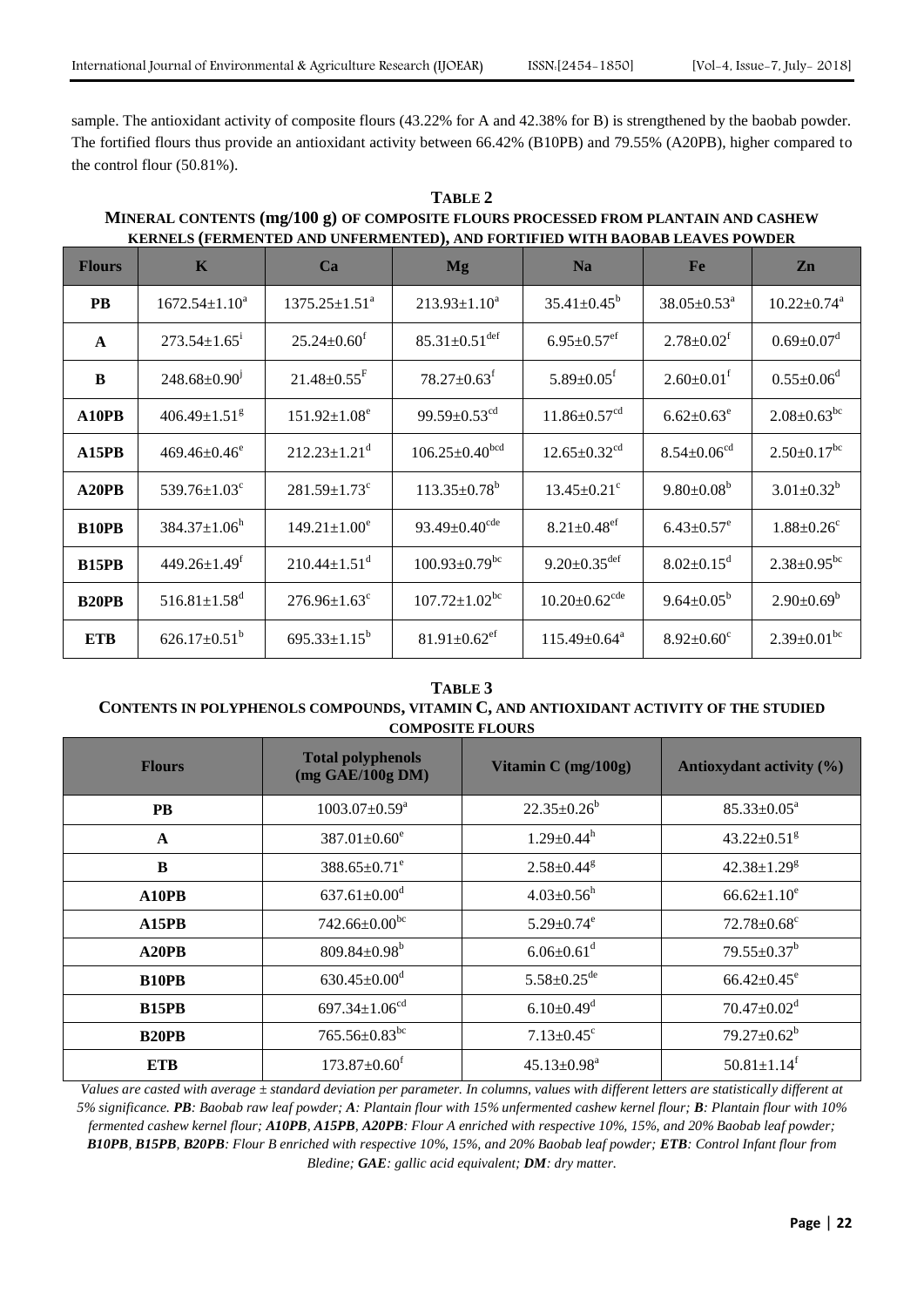From the sensory analysis, the overall porridges acceptances are shown in Table 4. The formulations are variously appreciated. Thus, the enrichment with baobab powder decreases the full acceptance of the porridges the more the incorporation rate. Flours supplemented with 10% baobab leaf powder (A10PB and B10PB) record acceptance rating of 6.96/9 and 6.67/9 close to that of commercial flour ETB (7.28/9), and are the most preferred in both batches of composites flours formulations A and B. With the same rate of baobab incorporation, the slurries containing unfermented cashew meal (A) is statistically more enjoyed than the porridge with fermented cashew kernel flour.

The descriptive sensory parameters are exhibited by the sensory profiles drawn in Figures 1 and 2. The flours enrichment with baobab powder generates new sensory parameters (green color, bitter taste and glutinous aspect) which are globally not appreciated by the tasters. These descriptors are perceived accordingly to the rate of incorporation of the baobab leaf powder. Thus, the green appearance is rated from the composite porridges formulated between 3.68/9 (B10PB) and 5.25/9 (A20PB), while control flours (ETB and ETF) do not reveal any obvious green appearance  $(1.00/9)$ . Regarding the flavors, the bitterness of the porridges is rated between 2.58/9 (A10PB) and 5.37/9 (B20PB); which is relatively lower compared to the sweet flavor perceived with indices of 6.18/9 (B20PB) to 6.75/9 (A10PB). The sticky texture is also mentioned from the formulations having baobab leaf powder, with scores ranging from 3.06/9 (B10PB) to 6.06/9 (A20PB). In addition, the more the rate of incorporation of baobab powder, the more the aroma and smooth texture are decreasing. The smooth texture of enriched composite porridges is rated with indices ranging from 6.82/9 (A10PB) to 4.81/9 (B20PB). The aroma records a sustained decrease in the perception degree from the composite flour A with scores dropping from 6.43/9 (A10PB) to 5.62/9 (A20PB), whereas the scores recorded from the flour B formulations range from 6.88/9 (B10PB) to 4.75/9 (B20PB). On the other hand, the incorporation of the baobab leaf powder accentuates the fluidity of the formulated meal mixes. The fluid texture is perceived with indices increasing from 6.95/9 to 7.42/9 and 6.88/9 to 7.13/9 for the respective enriched formulations deriving from flour A and flour B, according to the incorporation rate.

**TABLE 4 SENSORY ACCEPTANCE OF PLANTAIN/CASHEW KERNELS COMPOSITE FLOURS PORRIDGES ENRICHED WITH BAOBAB LEAVES POWDER**

| <b>Porridges</b>   | <b>Overall sensory acceptance (/9)</b> |
|--------------------|----------------------------------------|
| A                  | $7.07 \pm 1.51$ <sup>c</sup>           |
| $\bf{B}$           | $6.98 \pm 1.46$ <sup>c</sup>           |
| A10PB              | $6.96 \pm 0.93$ <sup>c</sup>           |
| A15PB              | $6.25 \pm 1.54$ <sup>e</sup>           |
| A <sub>20</sub> PB | $5.17 \pm 0.68$ <sup>g</sup>           |
| <b>B10PB</b>       | $6.67 \pm 1.43$ <sup>d</sup>           |
| <b>B15PB</b>       | $5.81 \pm 1.45$ <sup>f</sup>           |
| <b>B20PB</b>       | $5.05 \pm 0.56^h$                      |
| <b>ETB</b>         | $7.93 \pm 0.26^a$                      |
| <b>ETF</b>         | $7.28 \pm 0.39^b$                      |

*Averages± standard deviations with different superscripts are statistically different at 5% significance. A: Plantain flour with 15% unfermented cashew kernel flour; B: Plantain flour with 10% fermented cashew kernel flour; A10PB, A15PB, A20PB: Flour A enriched with respective 10%, 15%, and 20% Baobab leaf powder; B10PB, B15PB, B20PB: Flour B enriched with respective 10%, 15%, and 20% Baobab leaf powder; ETB, ETF: Control Infant flours from Bledine and Farinor.*

Since the porridges A10PB and B10PB are more enjoyed par tasters, they were used for the nutritional *in-vivo* analysis with rats. The nutritional values of the various diets provided to animals are recorded in Table 5. Rats fed with the ETB control diet have a more significant daily consumption (9.01  $g/day$ ) than those fed respectively with A10PB diets (5.16  $g/day$ ) and B10PB (5.89 g/day). The A10PB and B10PB diets provide the same daily amounts of total dry matter ingested. The highest levels of protein intake are achieved with the ETB control diet (1.22 g/day); and both A10PB and B10PB investigated diets result in similar amounts of protein ingestion (0.52 g/day and 0.65 g/day, respectively). All animals fed with the different diets gain weight. Animals fed at the A10PB and B10PB diets display respective mean weight gains of 0.68 g/day and 0.79  $g/day$ . The rats with the highest growths are those subjected to ETB control diets (2.07  $g/day$ ).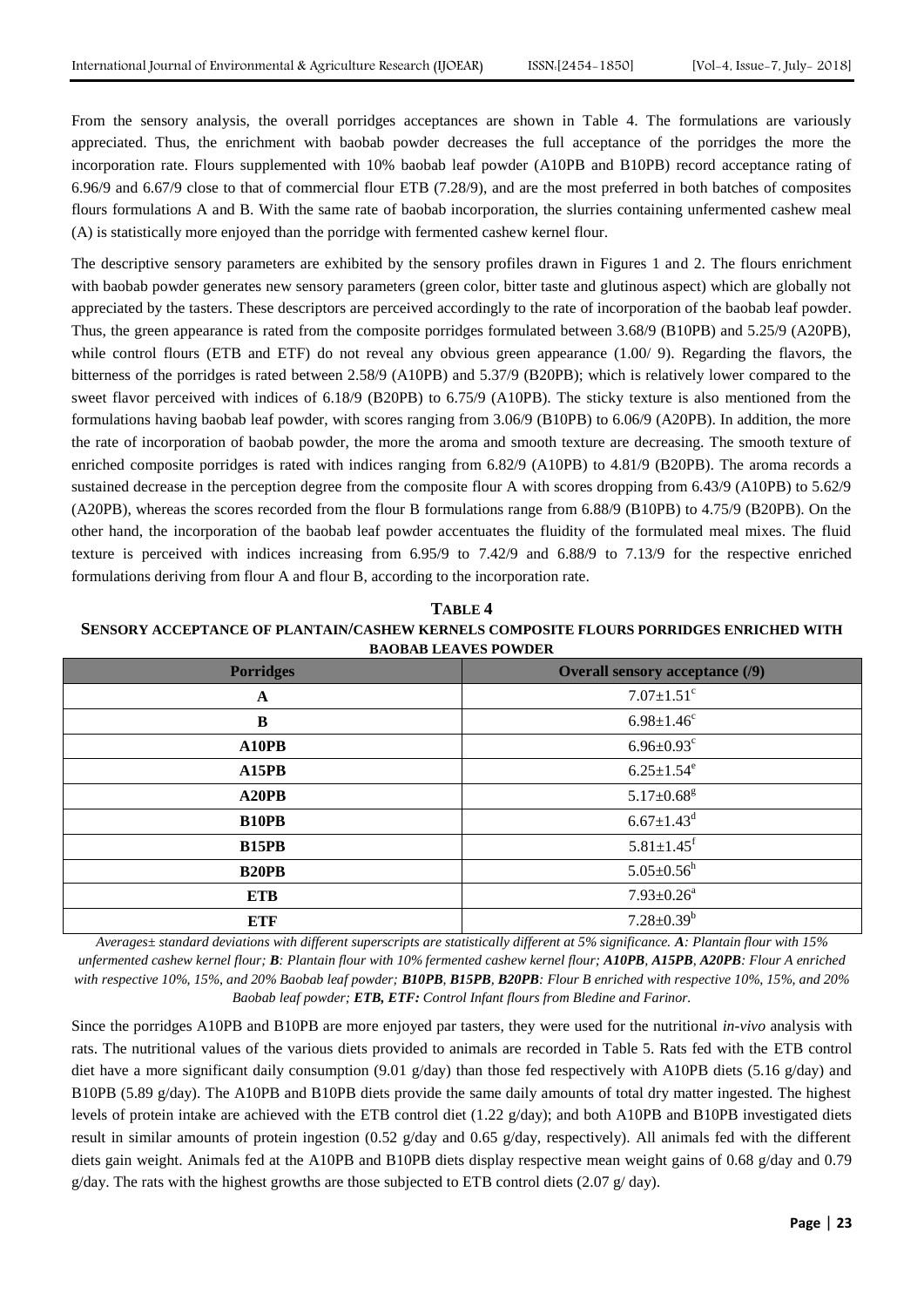

**FIGURE 1: Sensory profiles of plantain/unfermented cashew kernels composite porridges enriched of baobab leaves powder and control flours**



**FIGURE 2: Sensory profiles of plantain/fermented cashew kernels composite porridges enriched of baobab leaves powder and control flours**

*A10PB, A15PB, A20PB: Flour A enriched with respective 10%, 15%, and 20% Baobab leaf powder; B10PB, B15PB, B20PB: Flour B enriched with respective 10%, 15%, and 20% Baobab leaf powder; ETB, ETF: Control Infant flours from Bledine and Farinor.*

The highest food efficiency coefficient (FEC) values are recorded from rats fed with the ETB diet (0.23). These values are significant ( $p<0.05$ ) than those provided from fed diets A10PB (0.13) and B10PB (0.13). Similar to the FEC, the ETB control diet has the most protein efficiency coefficient (1.69).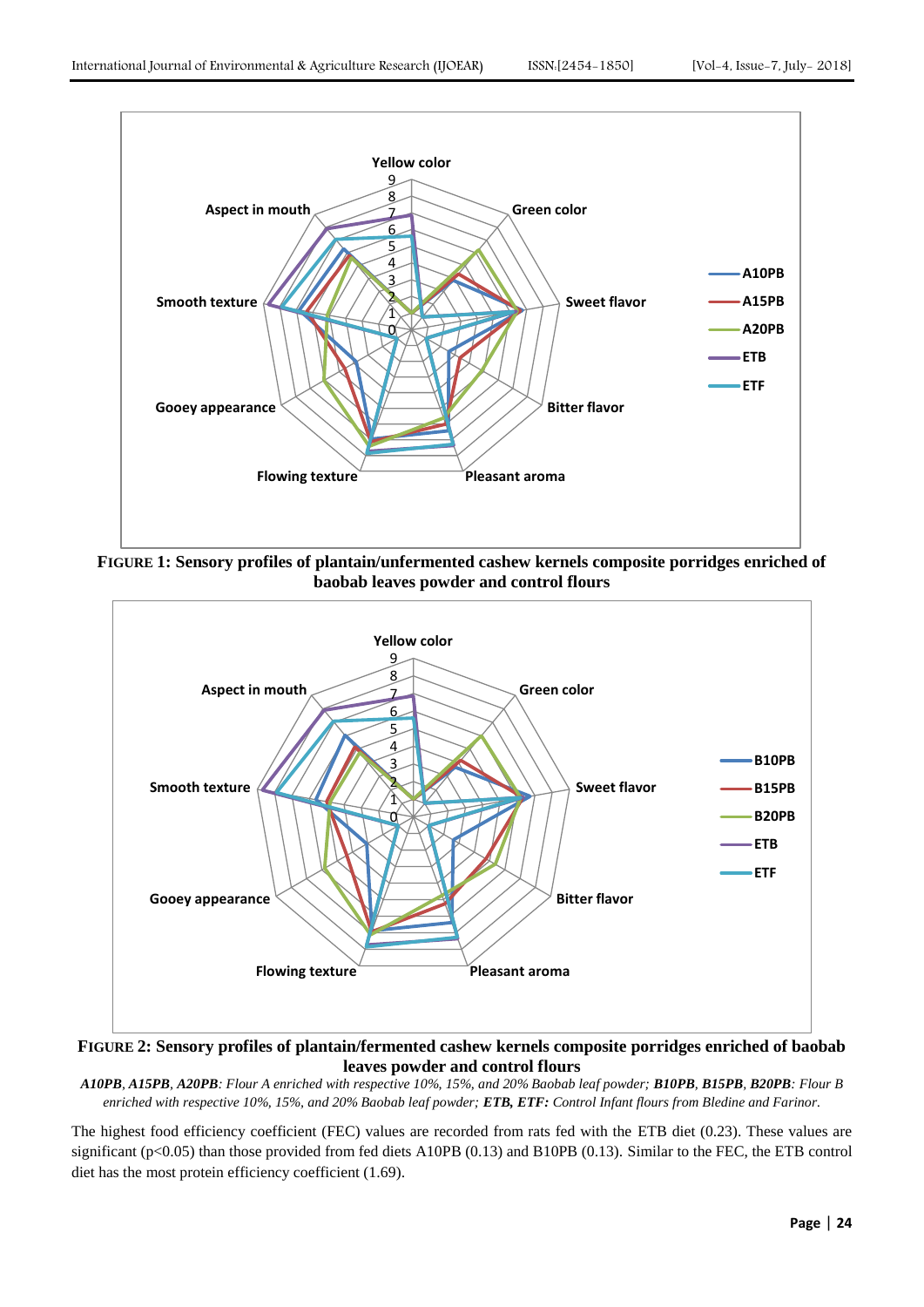| <b>Parameters</b> | <b>ETB</b>                   | A10PB                        | <b>B10PB</b>                 |
|-------------------|------------------------------|------------------------------|------------------------------|
| TIDM(g)           | $126.14 \pm 2.01^a$          | $72.26 \pm 1.00^c$           | $82.46 \pm 1.04^b$           |
| DIDM(g/day)       | $9.01 \pm 0.50^{\circ}$      | $5.16 \pm 0.11^b$            | $5.89 \pm 0.50^{\circ}$      |
| TIP(g)            | $17.15 \pm 0.99^{\text{a}}$  | $7.30 \pm 0.20$ <sup>c</sup> | $9.16 \pm 0.56^{\circ}$      |
| $DIP$ (g/day)     | $1.22 \pm 0.21$ <sup>a</sup> | $0.52 \pm 0.50^b$            | $0.65 \pm 0.53^{\circ}$      |
| FWG(g)            | $29.08 \pm 1.01^{\text{a}}$  | $9.58 \pm 0.59^b$            | $11.12 \pm 0.22^b$           |
| $DWG$ (g/day)     | $2.07 \pm 0.29^{\text{a}}$   | $0.68 \pm 0.58^b$            | $0.79 \pm 0.30^{\circ}$      |
| <b>FEC</b>        | $0.23 \pm 0.35^{\text{a}}$   | $0.13 \pm 0.70^{\circ}$      | $0.13 \pm 0.97$ <sup>b</sup> |
| <b>PER</b>        | $1.69 \pm 1.92$ <sup>a</sup> | $1.31 \pm 1.04^{\circ}$      | $1.21 \pm 1.07^c$            |

**TABLE 5 NUTRITIONAL VALUE OF PLANTAIN / CASHEW KERNEL COMPOSITE FLOURS ENRICHED WITH BAOBAB LEAVES POWDER**

*Per column, the averages ± standard deviations with different superscripts are statistically different at 5% significance. TIDM: total ingested dry matter, DIDM: daily ingested dry matter; TIP, total ingested protein; DIP, daily ingested protein; FWG: full weight gain;* 

*DWG: daily weight gain; FEC: food efficiency coefficient; PER: protein efficiency ratio.*

*ETB: Control Infant flour from Bledine; A10PB, B10PB: Respective Flours A and B enriched with 10% Baobab leaf powder.*

## **IV. DISCUSSION**

The moisture of the flours studied is at the same range as the maximum limit of 5% required for the good preservation of infant flours (FAO/WHO, 2006). Indeed, the low moisture content of food products reduces the enzymatic and biochemical activities of the degradation microorganisms; with the advantage of preventing the deterioration of these products during storage (Kikafunda, 2006).

The incorporation of dried baobab leaf powder into composite flours A and B has significantly increased the protein, fibre and mineral contents in the formulated flours. These data strengthen previous studies considering baobab leaves as a natural reserve of minerals and proteins (Sidibé *et al*., 2002, FAO, 2012, Oulai *et al*., 2014). Regarding the protein content, the incorporation of baobab into composite flours A and B succeeded in infant flours with protein contents in accordance with the proteins amounts of 11-21 g/100g recommended by the FAO/WHO (2008) for weaning foods. These results are comparable to those obtained from the enrichment of *Ogi*, a corn and sorghum-based porridge in Nigeria, with moringa (*Moringa oleifera* L.) worked by Abioye and Aka (2015). Proteins being among the most important nutrients required in weaning foods, the high protein values observed in the current formulations are favorable for their valorization in the diet of young children. Thus, they could complete traditional foods mainly consisted of cereal and tuber porridges and causing protein-energy disorders among children weaned at low ages in developing countries (Anigo *et al*., 2009).

The dried baobab leaf powder used revealed fibre content (29.83g/100g) comparable to the value of 28.6 g/100 g reported by the FAO (2012). After enrichment, the fibre contents of the formulated flours comply with the international standard ( $\leq$  5 g/100g) provided by FAO/WHO (2006) for complementary foods. Fibres regulate intestinal transit and capture some of the lipids and carbohydrates molecules, helping thereby the regulation of blood sugar levels and preventing the cholesterol excess (Ponka *et al*., 2016). They also have a positive effect against overweight and metabolic diseases due to their high degree of saturation (Henauer and Frei, 2008); and facilitate the hydration of feces (AFSSA, 2002).

The reduction of carbohydrate content in the formulated flours could logically be attributed to the lower presence of these molecules in the baobab powder, since the enrichment technique consisted in substituting a proportion of the composite flour by the baobab powder. Decreasing carbohydrate content, especially in starch, may reduce the water absorption from flours. Such a factor is advantageously used during preparation of the concentrate-based flours in dry matter (flour) to obtain a suitable fluidity for children. In addition, the decrease in lipid content is in accordance with many studies reporting that leafy vegetables are fat-free food resources (Ejoh *et al*., 1996). The lipid contents of overall formulated flours remain below the maximal limit of 8% admitted for the weaning foods (FAO/WHO, 2006). The low lipid content in foods could succeed in increasing their self-life by decreasing the rancidity ability.

The substitution of flour with baobab powder also resulted in a reduction of the energy value of the formulas obtained. Nevertheless, the energy values of the flours formulated in this work (375.35 to 385.85 kcal/100 g) are greater than the values of about 300 kcal/100 g resulting from the composite formulations worked by Mahan *et al*. (2016a) during enrichment trials of the flour deriving from young shoots tubers of Borassus aethiopum Mart with moringa leaves and cowpea beans. The energy values recorded from baobab-enriched flours are within the recommended range (344.4 to 473.81 kcal/100 g) for infant flours (Lutter, 2003); which is therefore favorable to the use of these flours against protein-energy malnutrition.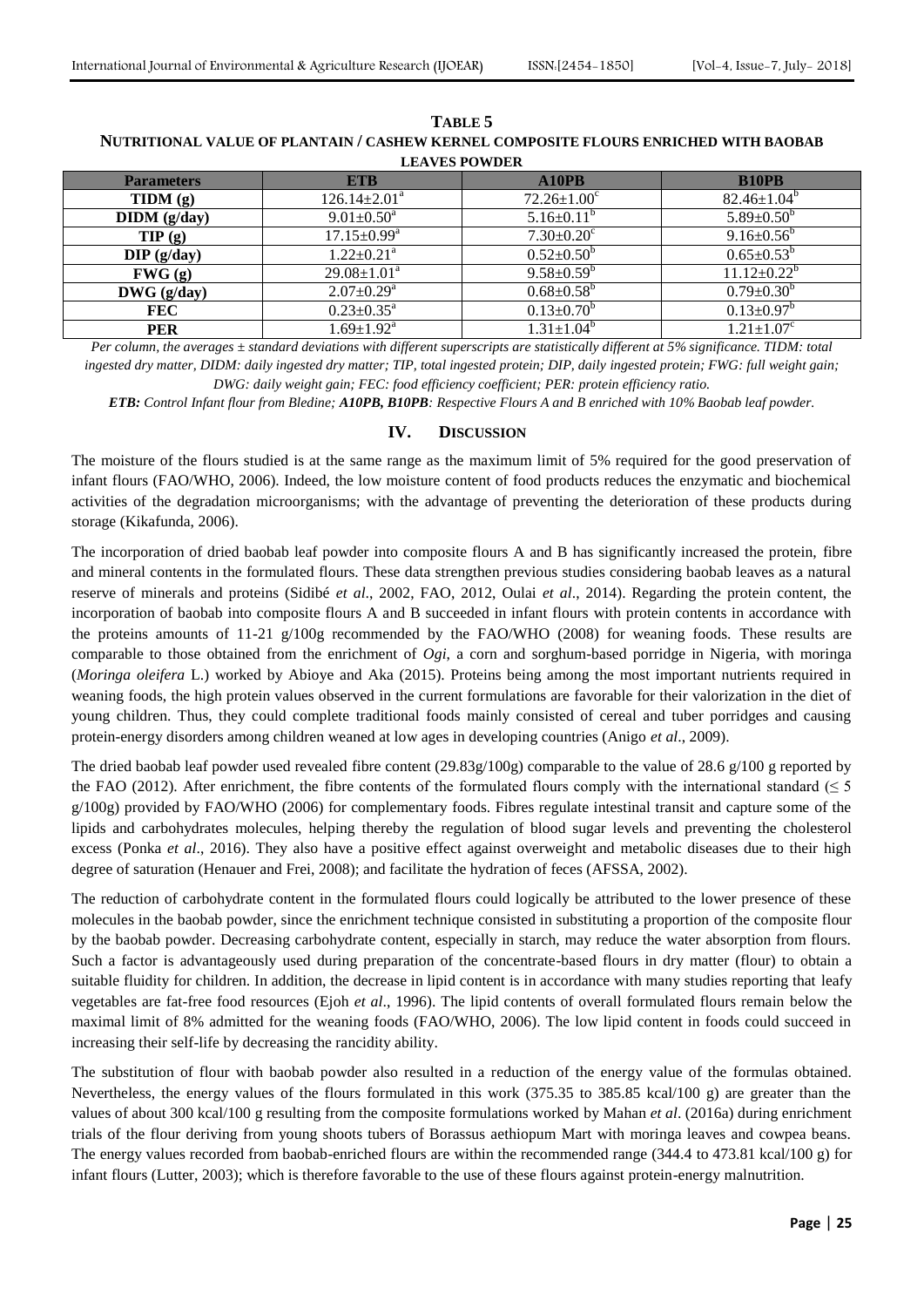Moreover, the incorporation of baobab leaf powder increased the ash content of plantain/cashew nut flour, resulting in improvement of their mineral richness since minerals are the main ash components. The great minerals presence in baobab leaves has been highlighted by other works (FAO, 2012, Oulai *et al*., 2014) concluding on a good source of macroelements (potassium, calcium, magnesium) and oligoelements (iron, zinc, copper) for such a vegetable. The levels of potassium, magnesium and iron in baobab-enriched flours fill the recommendations of FAO/WHO (2006), even though their calcium and zinc contents remain below the standards. The food mineral nutrients are essential for the full metabolism in the body (Sowoola *et al*., 2002).

The ascorbic acid contents ran from 2.58 to 7.13 mg/100g, but remained significantly lower than the recommended value of 30 mg/100g (FAO/WHO, 2006). Ascorbic acid is an essential cofactor in various biological reactions and an antioxidant in the aqueous phase (Naziroglu and Butterworth, 2005). It participates in the absorption of iron in the gut and is necessary for the formation of collagen, the main protein of connective tissue that protects various organs (Shiriki *et al*., 2014). As a result, the consumption of fruit and vegetable juices, rich in this vitamin, in addition to the porridge is imperative for the well-being of children and infants.

The antioxidant properties of the methanolic extracts from the flours studied, although variable, forecast on the inhibitory ability of these flours against free radicals. The antioxidative ability of the composite flours is strengthened by the baobab leaf powder may because of its higher total polyphenol content (Oulai *et al*., 2014). Polyphenol compounds are important antioxidants known as protectors of biological macromolecules against degradation. Thus, they effectively fight against aging and the occurrence of cancer cells (Scalbert *et al*., 2005, Xia *et al*., 2011). Moreover, the affinity of polyphenols for free radicals is advantageous against the oxidation of low-density lipoproteins cholesterol (LDL-Cholesterol), which could conclude in the prevention of cardiovascular diseases (Kayodé *et al*., 2012). This antioxidant property is thus beneficial and helpful against carcinogenesis (Hooper and Cassidy, 2006). The regular consumption of these formulated flours as baby food-based could strengthen children's health.

The sensory evaluation showed a significant  $(p<0.05)$  influence of baobab fortification on the overall acceptance of the plantain-almond cashew composites meals (A and B). The maximum incorporation rate of 10% leafy vegetables is consistent with the work of Abioye and Aka (2015) when incorporating moringa leaf powder. Pleasant flavor and aspect are fundamental parameters in the appreciation of the porridge, especially from the children. Indeed, the sweet taste is an important parameter of habitual appreciation of the porridge. In addition, studies also indicate that taste for sweet foods is acquired as early as the birth (Nicklaus *et al*., 2005). Thus, the porridges of composite flours A10PB and B10PB, whose bitter taste is weakly expressed, are considered pleasant by overall consumers. The fair appreciation of the other porridges prepared could be resulted from the significant bitterness provided by the incorporation rates beyond 10% baobab leaf powder since baobab leaves displayed higher content of tannins, bitterness based compounds. These results are in agreement with those obtained by Mahan *et al.* (2016b), who showed that the bitterness is as strengthened as the porridges are incorporated with higher rate of moringa leaf powder. For the porridges texture, the glutinous aspect observed is due to the presence in the baobab leaves of mucilages which are hydrosoluble complex polysaccharides and lead to highly viscous solutions (Kerharo *et al*., 1974). The decrease of the aroma and taste of the porridges the more the incorporation rate are consistent with the work of Abioye and Aka (2015) and Ijarotimi and Oluwalana (2013). Thereby, the incorporation of natural aroma, natural flavor enhancers, and food grade oil could promoting infant formulas A10PB and B10PB as food support against child malnutrition. Such forecasting is as plausible as the ETB control commercial flour, which contains flavor and aroma, records a higher sensory acceptance and consumption compared to the formulated flours. These observations are consistent with the reports of Serna-Saldivar *et al*. (1999) who mentioned higher consumption values obtained by animals fed with casein diet (milk protein) compared to those receiving diets containing fortified breads with soy flour. The superiority of the rats' protein digestive use from the ETB control diet is explained by the good quality of the milk proteins. Indeed, these proteins have a good balance in essential amino acids with higher digestibility trait (Apfelbaum *et al*., 2004). However, despite the relative lower consumption index of the A10PB and B10PB formulations compared to the ETB control, they succeed in significant contribution in weight gain. These results confirm the nutritional and sensory quality recorded during biochemical and sensory tests of flours.

# **V. CONCLUSION**

The results obtained in this study clearly indicate the nutritional benefits from the use of baobab leaf powder to enrich the plantain- cashew kernel composite meal. Among the substitution rates, the incorporation of 20% of baobab leaf powder into the composite flours of the plantain- cashew kernel meal improves significantly the protein, fiber, mineral and phytochemical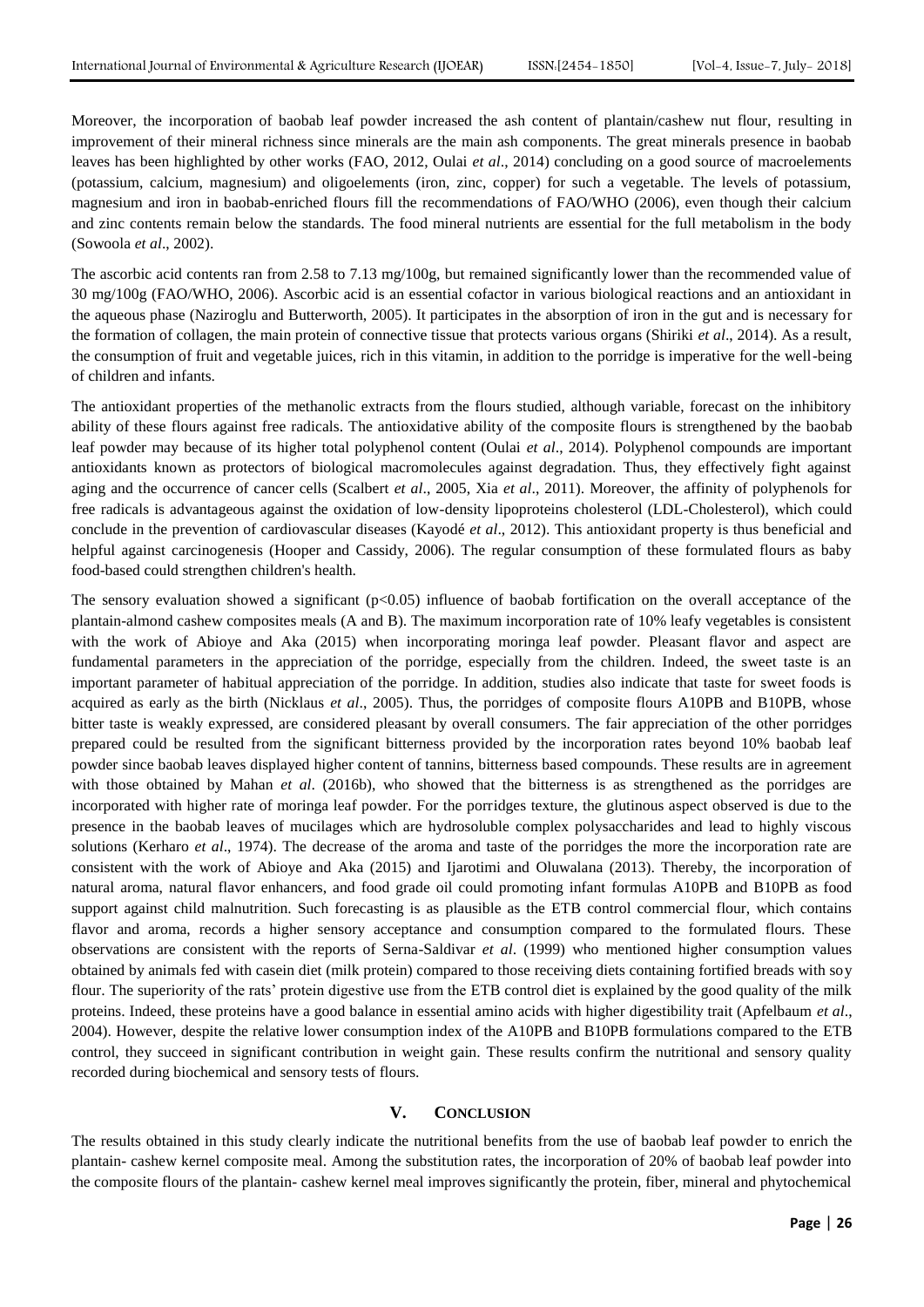contents of the formulated flours, but formulations with 10% substitution by baobab powder are more enjoyed as the nonenriched samples. They provide acceptable indicators of growth and nutritional use for rats; which parameters are extrapolable to the human race. Exploitation of plantain-cashew nut meal enriched with 10% baobab leaf powder could therefore be recommended in nutrition programs to deal with children malnutrition concerns.

#### **DISCLOSURE OF INTEREST**

The authors state that they have no competing interests.

#### **REFERENCES**

- [1] Abioye VF, Aka MO (2015). Proximate Composition and Sensory Properties of Moringa Fortified Maize-Ogi. *J Nutr Food Sci*,12(1): 1-4
- [2] Adrian J., M. Rabache, R. Fragne, (1991). Techniques d'analyse nutritionnelle. In Lavoisier Tec et Doc (Eds). Principes de techniques d'analyse. Paris, 451-478.
- [3] AFSSA, 2002. Les fibres alimentaires: définition de méthodes de dosage, allégations nutritionnelles. Rapport du comité des experts spéciaux, Nutrition humaine, 62 p.
- [4] A.O.A.C.1975. Official methods of analysis, 12 th ed. Wash., DC.
- [5] Anigo A., 2009. Proximate and mineral composition of the marchubeh (*Asparagus officinalis*). *Word Dairy Food Sci*., 4: 142 149.
- [6] AOAC, 1995. Official Methods for Analysis, 16th ed. Association of Official Analytical Chemists, Arlington VA, USA.
- [7] Apfelbaum M., Romon M., Dubus M. (2004). Diététique et nutrition. 6è édition Ed. Masson, Paris. 38-45.
- [8] Choi C. W., Kim S. C., Hwang S. S., Choi B. K., Ahn H. J., Lee M. Z., Park S. H. & Kim S. K., 2002. Antioxydant activity and free radical scavenging capacity between Korean medicinal plant and flavonoids by assay guided comparison. *Plant Sci*., 163: 1161 – 1168.
- [9] Ejoh A.R., Tchouanguep M.F. and Fokou E. 1996. Nutrient composition of the leaves and flowers of *Colocasia esculenta* and the fruits of *Solanum melongena*. *Plant Food Hum. Nutr,* 49: 107-112.
- [10] FAO, 2012. Table de composition des aliments d´Afrique de l´Ouest. Rome, Italie. ISBN 978-92-5-007207-4, 171 p
- [11] FAO/OMS (2008). Programme mixte FAO/OMS sur les normes alimentaires. Commission du Codex Alimentarius, 32ème session Rome (Italie), 29 juin-4 juillet 2009. Rapport de la 30ème session du comité du codex sur la nutrition et les aliments diététiques ou de régime. Le Cap (Afrique du Sud) 3-7 Novembre 2008. 1-223.
- [12] FAO/OMS, 1994, La sécurité des produits alimentaires et son rôle dans la santé et le développement. Série de rapports techniques, 705. OMS, Genève, 92 p.
- [13] FAO/OMS. 2006. Programme mixte FAO/OMS sur les normes alimentaires. Rapport des vingt –septième sessions du comité du codex sur la nutrition et les aliments diététiques ou de régime.ALINOM 06/29/26, 105 p.
- [14] FAO/WHO, 1992. Les enjeux des stratégies nutritionnelles. Conférence Internationale sur la Nutrition(CIN). Rome, Italy, 49p.
- [15] Fofana I, Soro D , Yeo M A, Koffi K E. 2017. Influence de la fermentation sur les caractéristiques physicochimiques et sensorielles de la farine composite à base de banane plantain et d'amande de cajou*. European Scientific Journal*, 13(.30) : 395 – 416
- [16] Frossard E., Chunwongse J., Tanksley S.D.,2000. Potential for increasing the content and bioavailability of Fe, Zn and Ca in plants for human nutrition, *J. Sci. Food Agric*., **80**, 861-879.
- [17] Gallan P., Briançon S.,Favier A., Bertrais S., Preziosi P., Faure H., Arnault N., Czernichow S., Mennen L., Hercberg S., 2005. Antioxydant status and risk of cancer in the SU.VI.MAX study : Is the effect of supplementation dependent on baseline levels ? *Br J Nutr*., **94**, 125-132.
- [18] Gibson R.S., Hotz C., Temple L., Yeudall F., Mtitimuni B., Ferguson E., 2000. Dietary strategies to combat deficiencies of iron, zinc and vitamin A in developing countries: development, implementation, monitoring and evaluation, *Food Nutr. Bull*., **21**, 19-31.
- [19] Henauer J. & Frei J., 2008. Alimentation riches en fibres : L'importance des fibres pour les personnes souffrantes de paralysie ; Paraplegiker zentrum Uniklink Balgrist traduction française *AG & CBA*, 3: 1 – 9.
- [20] Honfo F., Hell K., Coulibaly O., Tenkouano A., 2007. Teneurs en oligo-éléments et contribution des aliments dérivés de banana plantain aux apports journaliers en fer, zinc et β-carotène dans le sud du Nigéria, *Rev. Interm. Bananier Plantain*, **16**, 1-6.
- [21] Hooper L. & Cassidy A., 2006. A review of the health care potential of bioactive compounds. *J Sci Food Agr*, 86: 1805 1813.
- [22] Ijarotimi Oluwole Steve & Oluwalana Isaac Babatunde, 2013. Chemical Compositions and Nutritional Properties of Popcorn-Based Complementary Foods Supplemented With *Moringa oleifera* Leaves Flour. *Journal of Food Research*; 2(6), 117 – 132
- [23] Kayodé A. P. P., Akogou F. U. G., Hounkpatin W. A. & Hounhouigan D. J., 2012. Effets des procédés de transformation sur la valeur nutritionnelle des formulations de bouillies de complément à base de sorgho. *Int. J. Biol. Chem. Sci,.* 6(5): 2192 – 2201.
- [24] Kikafunda J.K., Abenakyo L and Lukwago F.B., 2006. Nutritional and sensory properties of high energy/nutrient dense composite flour porridges from germinated maize and roasted beans for child-weaning in developing countries: a case for Uganda. *Ecology of Food and Nutrition* 45:279–294.
- [25] **Lutter C. (2003).** Meeting the challenge to improve complementary feeding. *SCN News*, **27 :** 4-6.
- [26] Magdi A., Osman, 2004. Chemical and nutrient analysis of baobab (*Adansonia digitata*) fruit and seed protein solubility. *Plant Food for Hum. Nutr*., **59**,20-33.